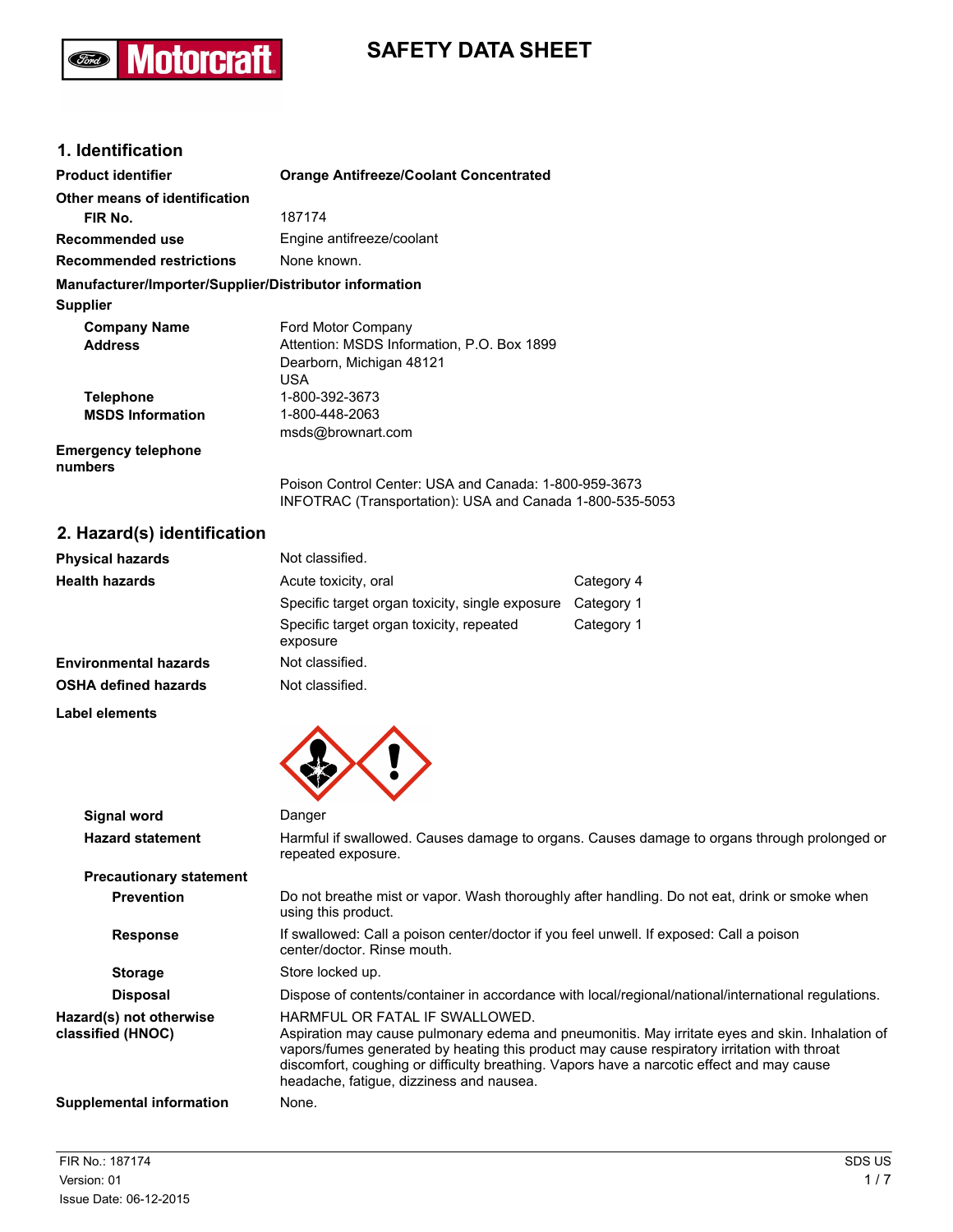## **3. Composition/information on ingredients**

**Mixtures**

| <b>Chemical name</b> | Common name and synonyms | <b>CAS number</b> | %          |
|----------------------|--------------------------|-------------------|------------|
| Ethane-1,2-diol      |                          | $107 - 21 -$      | $90 - 100$ |

Specific chemical identity and/or exact percentage (concentration) of composition has been withheld as a trade secret.

| 4. First-aid measures                                                        |                                                                                                                                                                                                                                                          |
|------------------------------------------------------------------------------|----------------------------------------------------------------------------------------------------------------------------------------------------------------------------------------------------------------------------------------------------------|
| <b>Inhalation</b>                                                            | Move to fresh air. Call a physician if symptoms develop or persist.                                                                                                                                                                                      |
| <b>Skin contact</b>                                                          | Immediately take off all contaminated clothing. For skin contact, wash immediately with soap and<br>water. Get medical attention if irritation develops and persists.                                                                                    |
| Eye contact                                                                  | Rinse immediately with plenty of water for at least 15 minutes. Get medical attention if irritation<br>develops and persists.                                                                                                                            |
| Ingestion                                                                    | Call a physician or poison control center immediately. Rinse mouth. Do not induce vomiting. If<br>vomiting occurs, keep head low so that stomach content doesn't get into the lungs.                                                                     |
| <b>Most important</b><br>symptoms/effects, acute and<br>delayed              | Abdominal pain. Convulsions. Dizziness. Nausea, vomiting. Prolonged exposure may cause<br>chronic effects.                                                                                                                                               |
| Indication of immediate<br>medical attention and special<br>treatment needed | Provide general supportive measures and treat symptomatically. Keep victim warm. Keep victim<br>under observation. Symptoms may be delayed.                                                                                                              |
| <b>General information</b>                                                   | If you feel unwell, seek medical advice (show the label where possible). Ensure that medical<br>personnel are aware of the material(s) involved, and take precautions to protect themselves. Show<br>this safety data sheet to the doctor in attendance. |
| 5. Fire-fighting measures                                                    |                                                                                                                                                                                                                                                          |
|                                                                              |                                                                                                                                                                                                                                                          |

| Suitable extinguishing media                                     | Powder. Alcohol resistant foam. Carbon dioxide (CO2).                                                               |
|------------------------------------------------------------------|---------------------------------------------------------------------------------------------------------------------|
| Unsuitable extinguishing<br>media                                | Do not use water jet as an extinguisher, as this will spread the fire.                                              |
| Specific hazards arising from<br>the chemical                    | Upon decomposition, this product emits carbon monoxide, carbon dioxide and/or low molecular<br>weight hydrocarbons. |
| Special protective equipment<br>and precautions for firefighters | Self-contained breathing apparatus and full protective clothing must be worn in case of fire.                       |
| Fire fighting<br>equipment/instructions                          | Move containers from fire area if you can do so without risk.                                                       |
| <b>Specific methods</b>                                          | Use standard firefighting procedures and consider the hazards of other involved materials.                          |
| <b>General fire hazards</b>                                      | No unusual fire or explosion hazards noted.                                                                         |

## **6. Accidental release measures**

| <b>Personal precautions,</b><br>protective equipment and<br>emergency procedures | Keep unnecessary personnel away. Keep people away from and upwind of spill/leak. Wear<br>appropriate protective equipment and clothing during clean-up. Avoid contact with eyes, skin, and<br>clothing. Do not breathe mist or vapor. Ensure adequate ventilation. Local authorities should be<br>advised if significant spillages cannot be contained. For personal protection, see section 8 of the<br>SDS. |
|----------------------------------------------------------------------------------|---------------------------------------------------------------------------------------------------------------------------------------------------------------------------------------------------------------------------------------------------------------------------------------------------------------------------------------------------------------------------------------------------------------|
| <b>Methods and materials for</b><br>containment and cleaning up                  | This product is miscible in water.<br>Large Spills: Stop the flow of material, if this is without risk. Use water spray to reduce vapors or<br>divert vapor cloud drift. Dike the spilled material, where this is possible. Cover with plastic sheet to<br>prevent spreading. Absorb in vermiculite, dry sand or earth and place into containers. Following<br>product recovery, flush area with water.       |
|                                                                                  | Small Spills: Wipe up with absorbent material (e.g. cloth, fleece). Clean surface thoroughly to<br>remove residual contamination.                                                                                                                                                                                                                                                                             |
| <b>Environmental precautions</b>                                                 | Never return spills to original containers for re-use. For waste disposal, see section 13 of the SDS.<br>Avoid discharge into drains, water courses or onto the ground.                                                                                                                                                                                                                                       |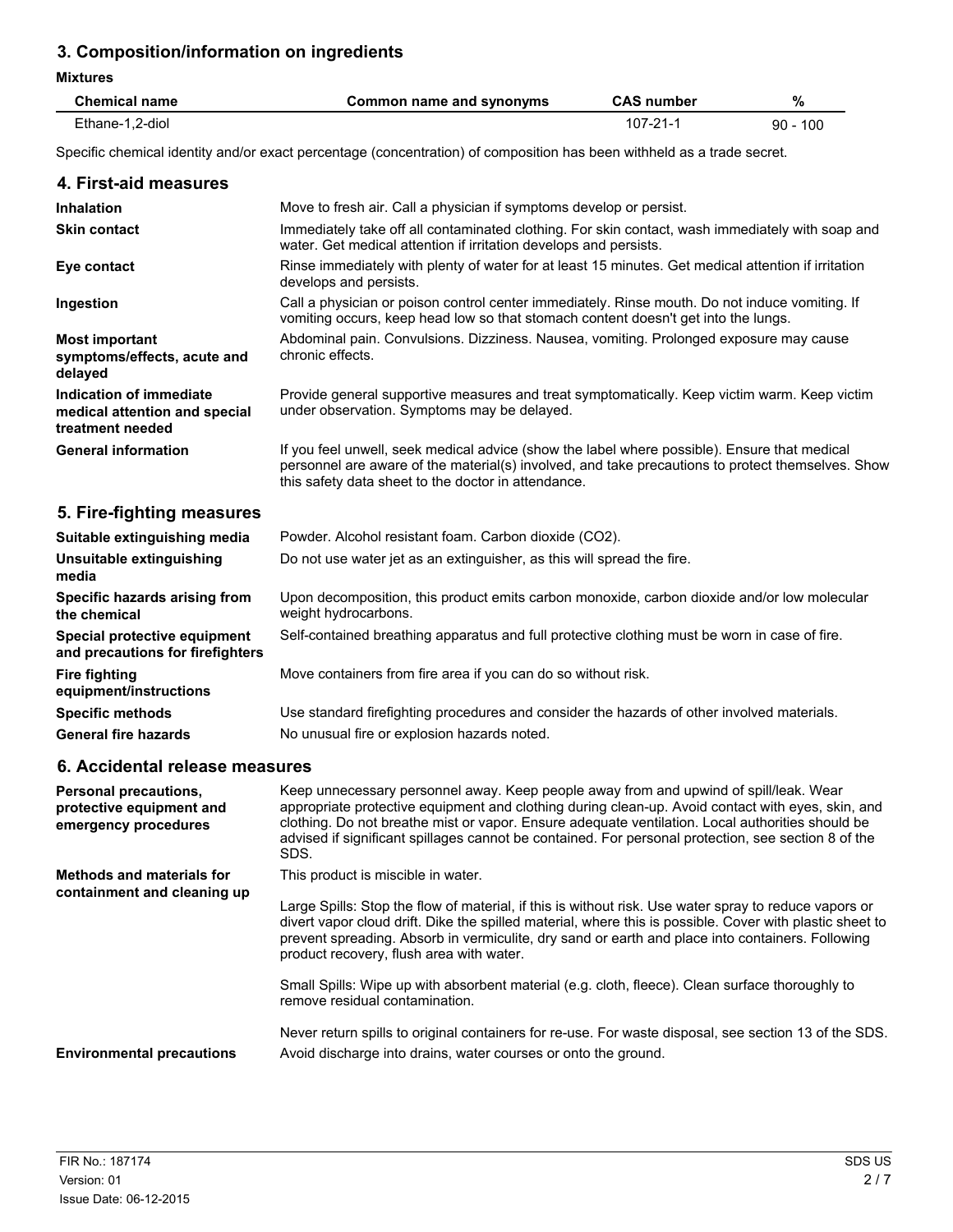## **7. Handling and storage**

**Precautions for safe handling** Do not breathe mist or vapor. Avoid contact with eyes, skin, and clothing. Avoid prolonged exposure. Do not taste or swallow. When using, do not eat, drink or smoke. Provide adequate ventilation. Wear appropriate personal protective equipment. Wash hands thoroughly after handling. Observe good industrial hygiene practices.

**Conditions for safe storage, including any incompatibilities** Store locked up. Store in original tightly closed container. Store away from incompatible materials (see Section 10 of the SDS).

### **8. Exposure controls/personal protection**

| <b>Occupational exposure limits</b>      |                                                                                                                                                                                                                                                                                                                                                                        |           |             |  |
|------------------------------------------|------------------------------------------------------------------------------------------------------------------------------------------------------------------------------------------------------------------------------------------------------------------------------------------------------------------------------------------------------------------------|-----------|-------------|--|
| <b>US. ACGIH Threshold Limit Values</b>  |                                                                                                                                                                                                                                                                                                                                                                        |           |             |  |
| <b>Components</b>                        | <b>Type</b>                                                                                                                                                                                                                                                                                                                                                            | Value     | <b>Form</b> |  |
| Ethane-1,2-diol (CAS<br>$107 - 21 - 1$   | Ceiling                                                                                                                                                                                                                                                                                                                                                                | 100 mg/m3 | Aerosol.    |  |
| <b>Biological limit values</b>           | No biological exposure limits noted for the ingredient(s).                                                                                                                                                                                                                                                                                                             |           |             |  |
| Appropriate engineering<br>controls      | Use adequate ventilation to control airborne concentrations below the exposure limits/quidelines. If<br>user operations generate a vapor, dust and/or mist, use process enclosure, local exhaust<br>ventilation, or other engineering controls to control airborne levels below the recommended<br>exposure limits/quidelines.                                         |           |             |  |
|                                          | Individual protection measures, such as personal protective equipment                                                                                                                                                                                                                                                                                                  |           |             |  |
| <b>Eye/face protection</b>               | Wear safety glasses with side shields (or goggles).                                                                                                                                                                                                                                                                                                                    |           |             |  |
| <b>Skin protection</b>                   |                                                                                                                                                                                                                                                                                                                                                                        |           |             |  |
| <b>Hand protection</b>                   | Suitable chemical protective gloves should be worn when the potential exists for prolonged or<br>repeated skin exposure. The choice of an appropriate glove does not only depend on its material<br>but also on other quality features and is different from one producer to the other. Use protective<br>gloves made of: Nitrile. Neoprene. Polyvinyl chloride (PVC). |           |             |  |
| Other                                    | Wear suitable protective clothing. Wear appropriate chemical resistant clothing if applicable.                                                                                                                                                                                                                                                                         |           |             |  |
| <b>Respiratory protection</b>            | If engineering controls do not maintain airborne concentrations to a level which is adequate to<br>protect worker health, an approved respirator must be worn. Respirator selection, use and<br>maintenance should be in accordance with the requirements of OSHA Respiratory Protection<br>Standard 29 CFR 1910.134 and/or Canadian Standard CSA Z94.4.               |           |             |  |
| <b>Thermal hazards</b>                   | Wear appropriate thermal protective clothing, when necessary.                                                                                                                                                                                                                                                                                                          |           |             |  |
| <b>General hygiene</b><br>considerations | Always observe good personal hygiene measures, such as washing after handling the material<br>and before eating, drinking, and/or smoking. Routinely wash work clothing and protective<br>equipment to remove contaminants.                                                                                                                                            |           |             |  |

#### **9. Physical and chemical properties**

| FIR No.: 187174                              |                          | SDS US |
|----------------------------------------------|--------------------------|--------|
| Vapor density                                | Not available.           |        |
| Vapor pressure                               | Not available.           |        |
| Explosive limit - upper (%)                  | 15 % v/v                 |        |
| Explosive limit - lower (%)                  | $3%$ v/v                 |        |
| Upper/lower flammability or explosive limits |                          |        |
| Flammability (solid, gas)                    | Not applicable.          |        |
| <b>Evaporation rate</b>                      | Not available.           |        |
| <b>Flash point</b>                           | 266.0 °F (130.0 °C) PMCC |        |
| Initial boiling point and boiling<br>range   | Not available.           |        |
| Melting point/freezing point                 | $-22$ °F (-30 °C)        |        |
| рH                                           | Not available.           |        |
| Odor threshold                               | Not available.           |        |
| Odor                                         | Characteristic.          |        |
| Color                                        | Orange.                  |        |
| <b>Form</b>                                  | Liquid.                  |        |
| <b>Physical state</b>                        | Liquid.                  |        |
| Appearance                                   |                          |        |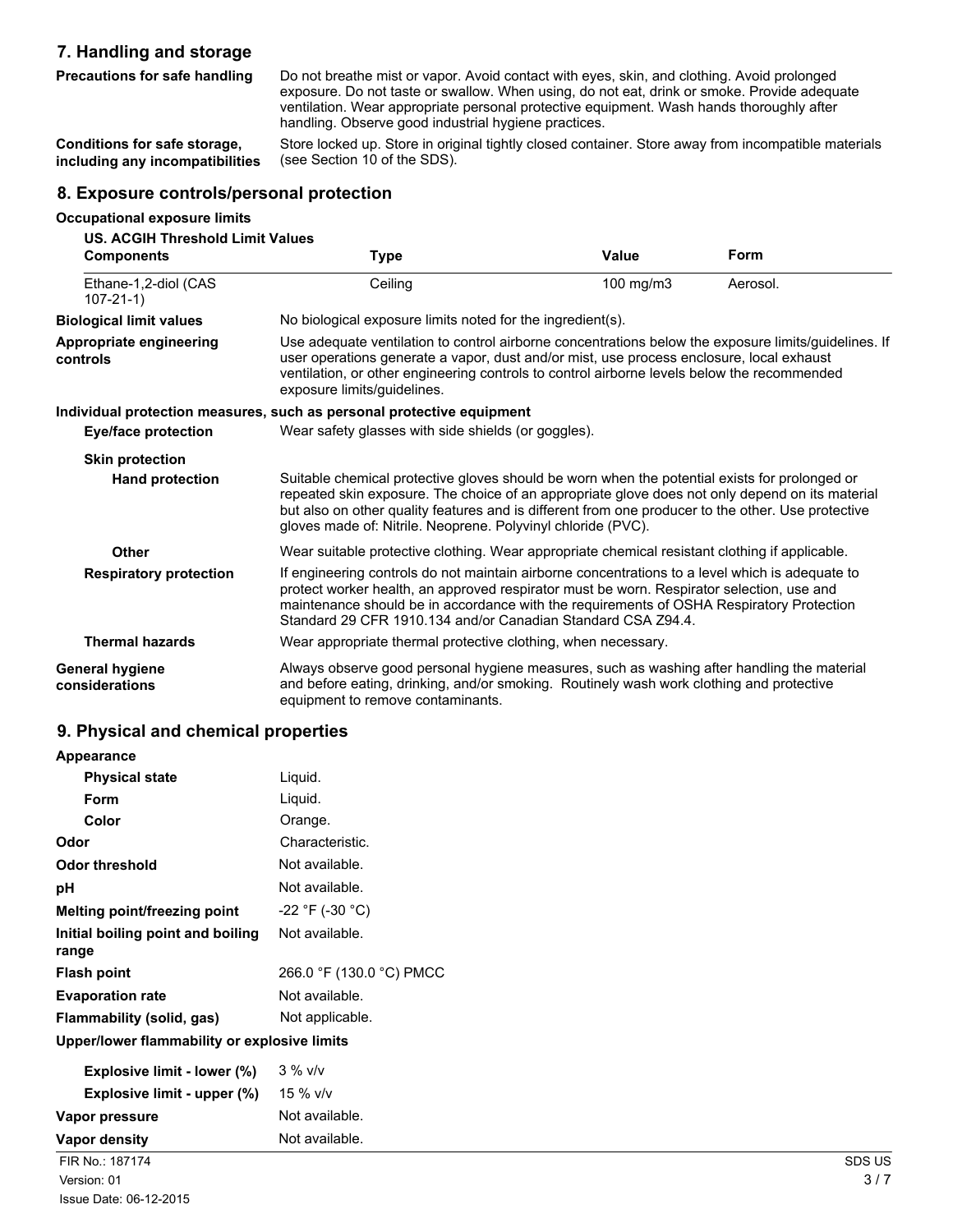| <b>Relative density</b>                           | 1.1                      |
|---------------------------------------------------|--------------------------|
| <b>Relative density temperature</b>               | 59 °F (15 °C)            |
| Solubility(ies)                                   |                          |
| <b>Solubility (water)</b>                         | <b>COMPLETE</b>          |
| <b>Partition coefficient</b><br>(n-octanol/water) | Not available.           |
| <b>Auto-ignition temperature</b>                  | $>$ 392 °F ( $>$ 200 °C) |
| <b>Decomposition temperature</b>                  | Not available.           |
| <b>Viscosity</b>                                  | Not available.           |
| <b>Other information</b>                          |                          |
| <b>Kinematic viscosity</b>                        | 30 cSt                   |
| <b>Kinematic viscosity</b><br>temperature         | 104 °F (40 °C)           |
| VOC (Weight %)                                    | 95 % v/v                 |
| 10 Stability and reactivity                       |                          |

## **10. Stability and reactivity**

| The product is stable and non-reactive under normal conditions of use, storage and transport.                       |  |
|---------------------------------------------------------------------------------------------------------------------|--|
| Material is stable under normal conditions.                                                                         |  |
| No dangerous reaction known under conditions of normal use.                                                         |  |
| Contact with incompatible materials.                                                                                |  |
| Strong oxidizing agents.                                                                                            |  |
| Upon decomposition, this product emits carbon monoxide, carbon dioxide and/or low molecular<br>weight hydrocarbons. |  |
|                                                                                                                     |  |

## **11. Toxicological information**

## **Information on likely routes of exposure**

| <b>Inhalation</b>                                                                  | May cause damage to organs by inhalation. May cause damage to organs through prolonged or<br>repeated exposure by inhalation. Prolonged inhalation may be harmful. Inhalation of vapors/fumes<br>generated by heating this product may cause respiratory irritation with throat discomfort, coughing<br>or difficulty breathing. Vapors have a narcotic effect and may cause headache, fatigue, dizziness<br>and nausea. |
|------------------------------------------------------------------------------------|--------------------------------------------------------------------------------------------------------------------------------------------------------------------------------------------------------------------------------------------------------------------------------------------------------------------------------------------------------------------------------------------------------------------------|
| <b>Skin contact</b>                                                                | May be irritating to the skin.                                                                                                                                                                                                                                                                                                                                                                                           |
| Eye contact                                                                        | Direct contact with eyes may cause temporary irritation.                                                                                                                                                                                                                                                                                                                                                                 |
| Ingestion                                                                          | HARMFUL OR FATAL IF SWALLOWED.                                                                                                                                                                                                                                                                                                                                                                                           |
| Symptoms related to the<br>physical, chemical and<br>toxicological characteristics | Abdominal pain. Convulsions. Dizziness. Nausea, vomiting.                                                                                                                                                                                                                                                                                                                                                                |

#### **Information on toxicological effects**

#### **Acute toxicity**

| <b>Components</b>                | <b>Species</b>                                         | <b>Calculated/Test Results</b> |
|----------------------------------|--------------------------------------------------------|--------------------------------|
| Ethane-1,2-diol (CAS 107-21-1)   |                                                        |                                |
| <b>Acute</b>                     |                                                        |                                |
| Dermal                           |                                                        |                                |
| LD50                             | Rabbit                                                 | 9530 mg/kg                     |
| Oral                             |                                                        |                                |
| LD50                             | Cat                                                    | 1650 mg/kg                     |
|                                  | Dog                                                    | 5500 mg/kg                     |
|                                  | Guinea pig                                             | $8.2$ g/kg                     |
|                                  | Mouse                                                  | 14.6 g/kg                      |
|                                  | Rat                                                    | 5.89 g/kg                      |
| <b>Skin corrosion/irritation</b> | Prolonged skin contact may cause temporary irritation. |                                |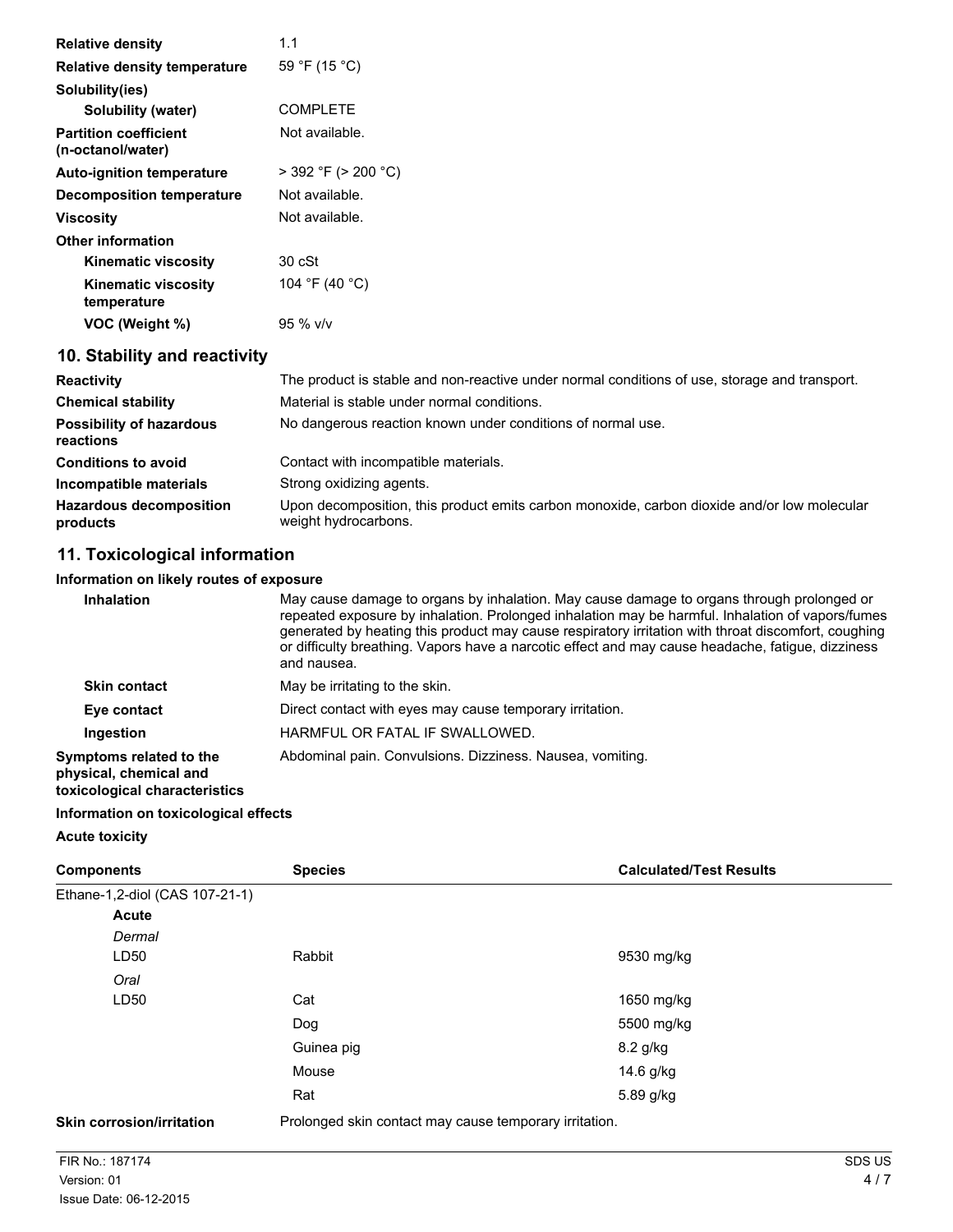| Serious eye damage/eye<br>irritation                  | Direct contact with eyes may cause temporary irritation.                                                               |  |  |
|-------------------------------------------------------|------------------------------------------------------------------------------------------------------------------------|--|--|
| Respiratory or skin sensitization                     |                                                                                                                        |  |  |
| <b>Respiratory sensitization</b>                      | Not a respiratory sensitizer.                                                                                          |  |  |
| <b>Skin sensitization</b>                             | This product is not expected to cause skin sensitization.                                                              |  |  |
| Germ cell mutagenicity                                | No data available to indicate product or any components present at greater than 0.1% are<br>mutagenic or genotoxic.    |  |  |
| Carcinogenicity                                       | This product is not considered to be a carcinogen by IARC, ACGIH, NTP, or OSHA.                                        |  |  |
|                                                       | OSHA Specifically Regulated Substances (29 CFR 1910.1001-1050)                                                         |  |  |
| Not listed.                                           |                                                                                                                        |  |  |
| <b>Reproductive toxicity</b>                          | Components in this product have been shown to cause birth defects and reproductive disorders in<br>laboratory animals. |  |  |
| Specific target organ toxicity -<br>single exposure   | Causes damage to organs. Heart. Kidneys. Central nervous system. Lungs.                                                |  |  |
| Specific target organ toxicity -<br>repeated exposure | Heart. Kidneys. Central nervous system. Lungs. Causes damage to organs through prolonged or<br>repeated exposure.      |  |  |
| <b>Aspiration hazard</b>                              | If aspirated into lungs during swallowing or vomiting, may cause chemical pneumonia, pulmonary<br>injury or death.     |  |  |
| <b>Chronic effects</b>                                | Causes damage to organs through prolonged or repeated exposure. Prolonged inhalation may be<br>harmful.                |  |  |
| 12. Ecological information                            |                                                                                                                        |  |  |

**Ecotoxicity** The product is not classified as environmentally hazardous. However, this does not exclude the possibility that large or frequent spills can have a harmful or damaging effect on the environment.

#### **Ecotoxicity**

| <b>Components</b>                                                    | <b>Calculated/Test Results</b><br><b>Species</b>                                                                                                                                            |         |                                                          |  |  |
|----------------------------------------------------------------------|---------------------------------------------------------------------------------------------------------------------------------------------------------------------------------------------|---------|----------------------------------------------------------|--|--|
| Ethane-1,2-diol (CAS 107-21-1)                                       |                                                                                                                                                                                             |         |                                                          |  |  |
| <b>Aquatic</b>                                                       |                                                                                                                                                                                             |         |                                                          |  |  |
| Fish                                                                 | LC50                                                                                                                                                                                        |         | Fathead minnow (Pimephales promelas) 8050 mg/l, 96 hours |  |  |
| Persistence and degradability                                        | No data is available on the degradability of this product.                                                                                                                                  |         |                                                          |  |  |
| <b>Bioaccumulative potential</b>                                     |                                                                                                                                                                                             |         |                                                          |  |  |
| Partition coefficient n-octanol / water (log Kow)<br>Ethane-1,2-diol |                                                                                                                                                                                             | $-1.36$ |                                                          |  |  |
| <b>Mobility in soil</b>                                              | No data available.                                                                                                                                                                          |         |                                                          |  |  |
| Other adverse effects                                                | No other adverse environmental effects (e.g. ozone depletion, photochemical ozone creation<br>potential, endocrine disruption, global warming potential) are expected from this component.  |         |                                                          |  |  |
| 13. Disposal considerations                                          |                                                                                                                                                                                             |         |                                                          |  |  |
| <b>Disposal instructions</b>                                         | Collect and reclaim or dispose in sealed containers at licensed waste disposal site. Dispose of<br>contents/container in accordance with local/regional/national/international regulations. |         |                                                          |  |  |
| Local disposal regulations                                           | Dispose in accordance with all applicable regulations.                                                                                                                                      |         |                                                          |  |  |
| Hazardous waste code                                                 | The waste code should be assigned in discussion between the user, the producer and the waste<br>disposal company.                                                                           |         |                                                          |  |  |
| Waste from residues / unused                                         | Dispose of in accordance with local regulations. Empty containers or liners may retain some                                                                                                 |         |                                                          |  |  |

**products** product residues. This material and its container must be disposed of in a safe manner (see: Disposal instructions). **Contaminated packaging** Empty containers should be taken to an approved waste handling site for recycling or disposal. Since emptied containers may retain product residue, follow label warnings even after container is

#### **14. Transport information**

#### **DOT**

#### **<Unspecified>**

Not regulated as dangerous goods.

emptied.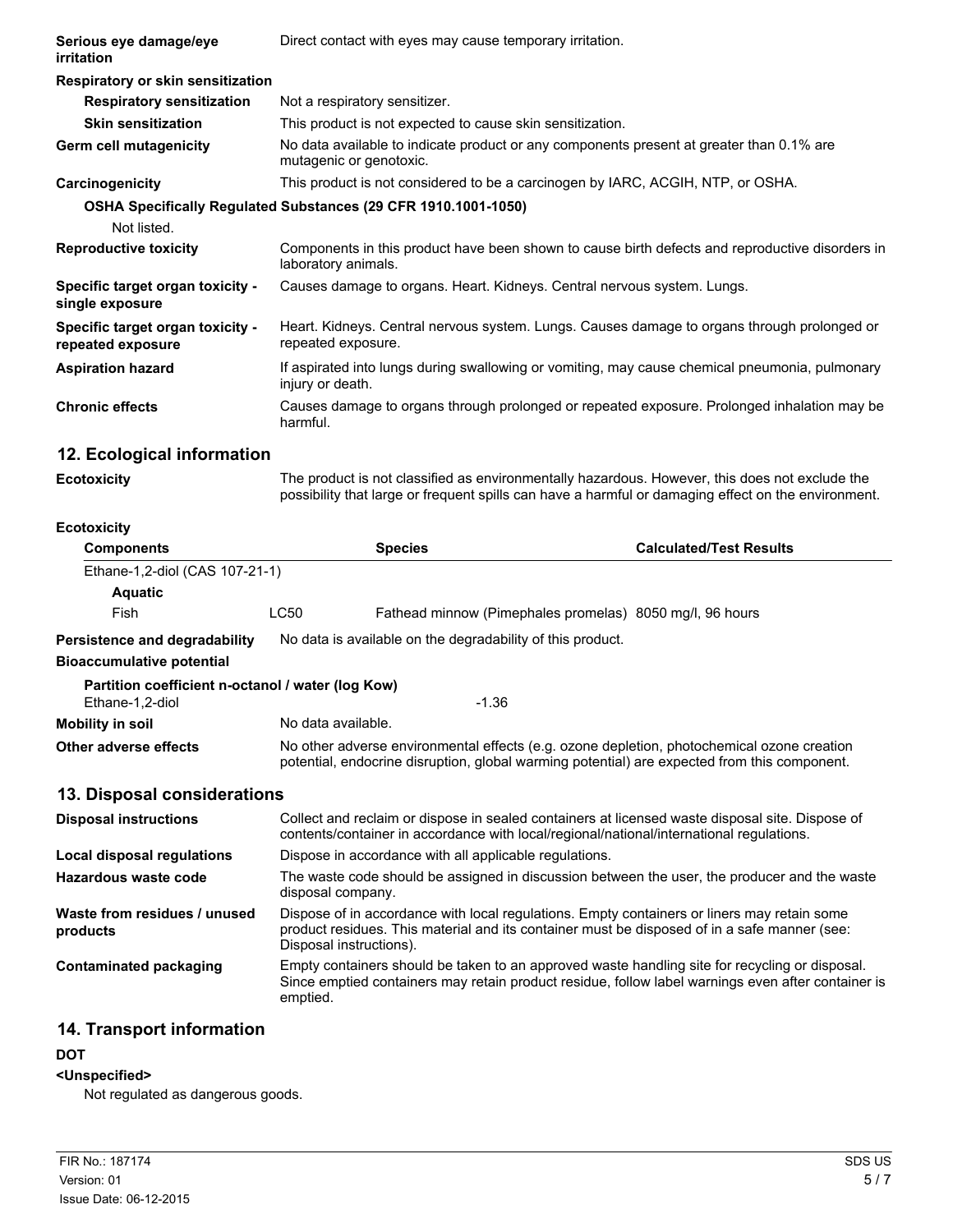### **IATA**

#### **<Unspecified>**

Not regulated as dangerous goods.

**IMDG**

**<Unspecified>**

Not regulated as dangerous goods.

**Transport in bulk according to** Not established. **Annex II of MARPOL 73/78 and the IBC Code**

| 15. Regulatory information                                                       |                                                                                                                      |                   |                                                                                                                          |  |  |
|----------------------------------------------------------------------------------|----------------------------------------------------------------------------------------------------------------------|-------------------|--------------------------------------------------------------------------------------------------------------------------|--|--|
| <b>US federal regulations</b>                                                    | This product is a "Hazardous Chemical" as defined by the OSHA Hazard Communication<br>Standard, 29 CFR 1910.1200.    |                   |                                                                                                                          |  |  |
|                                                                                  | TSCA Section 12(b) Export Notification (40 CFR 707, Subpt. D)                                                        |                   |                                                                                                                          |  |  |
| Not regulated.                                                                   | <b>CERCLA Hazardous Substance List (40 CFR 302.4)</b>                                                                |                   |                                                                                                                          |  |  |
| Ethane-1,2-diol (CAS 107-21-1)<br><b>SARA 304 Emergency release notification</b> |                                                                                                                      | Listed.           |                                                                                                                          |  |  |
| Not regulated.                                                                   | OSHA Specifically Regulated Substances (29 CFR 1910.1001-1050)                                                       |                   |                                                                                                                          |  |  |
| Not listed.                                                                      |                                                                                                                      |                   |                                                                                                                          |  |  |
| Superfund Amendments and Reauthorization Act of 1986 (SARA)                      |                                                                                                                      |                   |                                                                                                                          |  |  |
| <b>Hazard categories</b>                                                         | Immediate Hazard - Yes<br>Delayed Hazard - Yes<br>Fire Hazard - No<br>Pressure Hazard - No<br>Reactivity Hazard - No |                   |                                                                                                                          |  |  |
| <b>SARA 302 Extremely hazardous substance</b><br>Not listed.                     |                                                                                                                      |                   |                                                                                                                          |  |  |
| SARA 311/312 Hazardous<br>chemical                                               | No                                                                                                                   |                   |                                                                                                                          |  |  |
|                                                                                  |                                                                                                                      |                   |                                                                                                                          |  |  |
| SARA 313 (TRI reporting)<br><b>Chemical name</b>                                 |                                                                                                                      | <b>CAS number</b> | $%$ by wt.                                                                                                               |  |  |
| Ethane-1,2-diol                                                                  |                                                                                                                      | $107 - 21 - 1$    | $90 - 100$                                                                                                               |  |  |
| Other federal regulations                                                        |                                                                                                                      |                   |                                                                                                                          |  |  |
|                                                                                  | Clean Air Act (CAA) Section 112 Hazardous Air Pollutants (HAPs) List                                                 |                   |                                                                                                                          |  |  |
| Ethane-1,2-diol (CAS 107-21-1)                                                   | Clean Air Act (CAA) Section 112(r) Accidental Release Prevention (40 CFR 68.130)                                     |                   |                                                                                                                          |  |  |
| Not regulated.                                                                   |                                                                                                                      |                   |                                                                                                                          |  |  |
| <b>Safe Drinking Water Act</b><br>(SDWA)                                         | Not regulated.                                                                                                       |                   |                                                                                                                          |  |  |
| <b>US state regulations</b>                                                      |                                                                                                                      |                   |                                                                                                                          |  |  |
|                                                                                  |                                                                                                                      |                   | US. California Controlled Substances. CA Department of Justice (California Health and Safety Code Section 11100)         |  |  |
| Not listed.                                                                      |                                                                                                                      |                   |                                                                                                                          |  |  |
| US. Massachusetts RTK - Substance List                                           |                                                                                                                      |                   |                                                                                                                          |  |  |
| Ethane-1,2-diol (CAS 107-21-1)                                                   | US. New Jersey Worker and Community Right-to-Know Act                                                                |                   |                                                                                                                          |  |  |
| Ethane-1,2-diol (CAS 107-21-1)                                                   | US. Pennsylvania Worker and Community Right-to-Know Law                                                              |                   |                                                                                                                          |  |  |
| Ethane-1,2-diol (CAS 107-21-1)<br><b>US. Rhode Island RTK</b>                    |                                                                                                                      |                   |                                                                                                                          |  |  |
| Ethane-1,2-diol (CAS 107-21-1)                                                   |                                                                                                                      |                   |                                                                                                                          |  |  |
| US. California Proposition 65                                                    | any chemicals currently listed as carcinogens or reproductive toxins.                                                |                   | California Safe Drinking Water and Toxic Enforcement Act of 1986 (Proposition 65): This material is not known to contain |  |  |